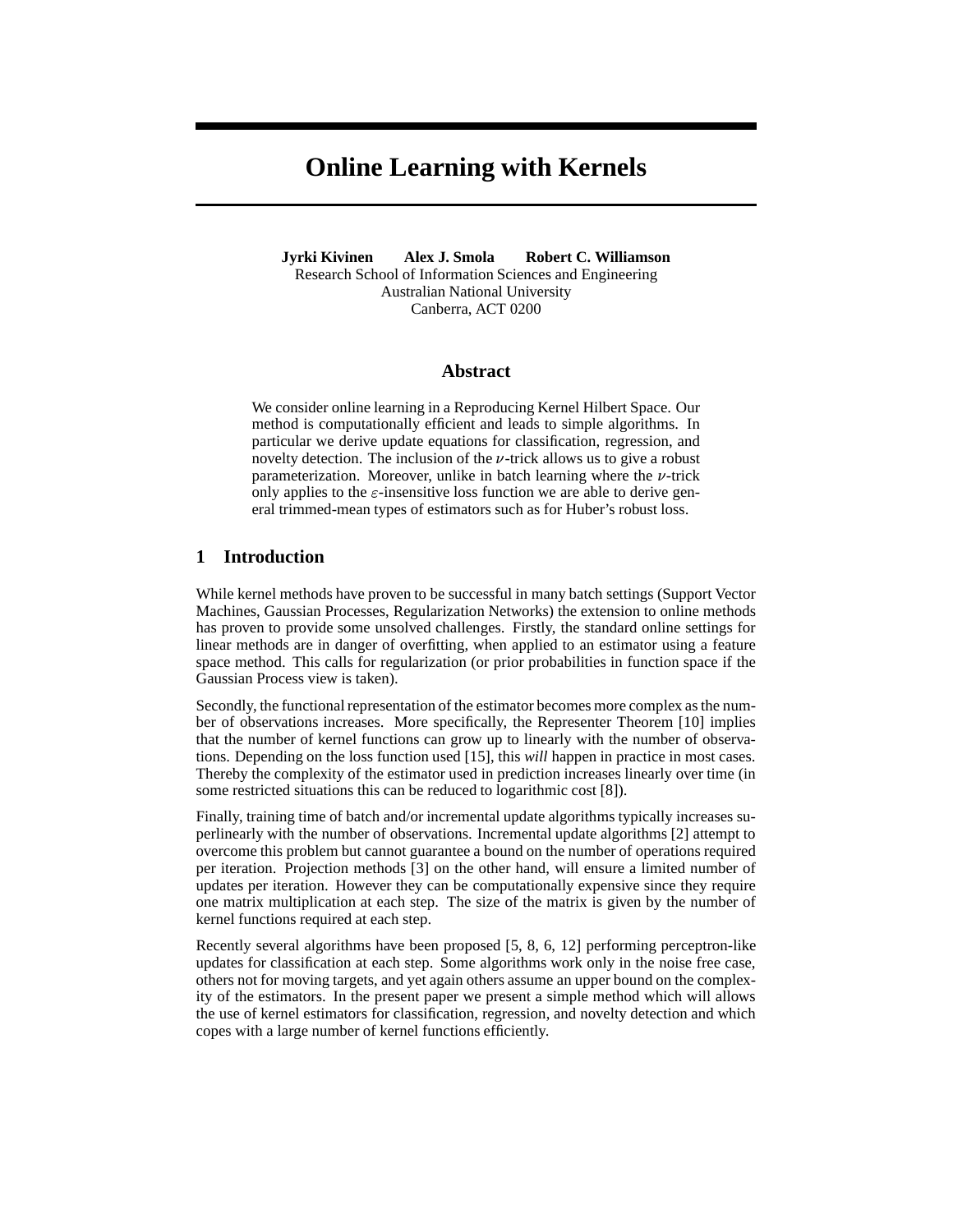## **2 Stochastic Gradient Descent in Feature Space**

**Reproducing Kernel Hilbert Space** The class of functions  $f: \mathcal{X} \to \mathbb{R}$  to be studied in this paper are elements of an RKHS H. This means that there exists a kernel  $k : \mathcal{X} \times \mathcal{X} \rightarrow \mathcal{X}$ and a dot product  $\langle \cdot, \cdot \rangle$  such that  $1$   $\langle f(\cdot), k(x, \cdot) \rangle = f(x)$  (reproducing property); 2) H is the closure of the span of all  $k(x, \cdot)$  with  $x \in \mathcal{X}$ . In other words, all  $f \in \mathcal{H}$  are linear combinations of kernel functions.

Typically  $||f||^2 = \langle f, f \rangle$  is used as a regularization functional. It is the "length of the weight vector in feature space" as commonly used in SV algorithms. To state our algorithm we need to compute derivatives of functionals defined on  $H$ .

For the regularizer  $\Omega[f] := \frac{1}{2} ||f||^2$  we obtain  $\partial_f \Omega[f] = f$ . More general versions of  $\Omega[f]=\omega(\|f\|)$  lead to  $\partial_f\Omega[f]=\omega'(\|f\|)\|f\|^{-1}f.$ 

For the evaluation functional  $e_x[f] := f(x)$  we compute the derivative by using the reproducing property of H and obtain  $\partial_f e_x[f] = \partial_f \langle f(\cdot), k(x, \cdot) \rangle = k(x, \cdot)$ . Consequently for a function  $c: \mathcal{X} \times \mathcal{Y} \times \mathcal{Y} \to \mathbb{R}$  which is differentiable in its third argument we obtain  $\partial_f c(x, y, f(x)) = c'(x, y, f(x))k(x, \cdot)$ . Below c will be the loss function.

**Regularized Risk Functionals and Learning** In the standard learning setting we are supplied with pairs of observations  $(x_i, y_i) \in \mathcal{X} \times \mathcal{Y}$  drawn according to some underlying distribution  $P(x, y)$ . Our aim is to predict the likely outcome y at location x. Several variants are possible: (i)  $P(x, y)$  may change over time, (ii) the training sample  $(x_i, y_i)$ may be the next observation on which to predict which leads to a true online setting, or (iii) we may want to find an algorithm which approximately minimizes a regularized risk functional on a given training set.

We assume that we want to minimize a loss function  $c: \mathcal{X} \times \mathcal{Y} \times \mathcal{Y} \to \mathbb{R}$  which penalizes the deviation between an observation y at location x and the prediction  $f(x)$ , based on observations  $(x_1, y_1), \ldots, (x_m, y_m)$ . Since  $P(x, y)$  is unknown, a standard approach is to instead minimize the empirical risk

$$
R_{\text{emp}}[f] = \frac{1}{m} \sum_{i=1}^{m} c(x_i, y_i, f(x_i))
$$
 (1)

or, in order to avoid overly complex hypotheses, minimize the empirical risk plus an additional regularization term  $\Omega[f]$ . This sum is known as the regularized risk

$$
R_{\text{reg}}[f] := R_{\text{emp}}[f] + \lambda \Omega[f] = \frac{1}{m} \sum_{i=1}^{m} c(x_i, y_i, f(x_i)) + \lambda \Omega[f] \text{ for } \lambda > 0. \tag{2}
$$

Common loss functions are the soft margin loss function [1] or the logistic loss for classification and novelty detection [14], the quadratic loss, absolute loss, Huber's robust loss [9], or the  $\varepsilon$ -insensitive loss [16] for regression. We discuss these in Section 3.

In some cases the loss function depends on an additional parameter such as the width of the margin  $\rho$  or the size of the  $\varepsilon$ -insensitive zone. One may make these variables themselves parameters of the optimization problem [15] in order to make the loss function adaptive to the amount or type of noise present in the data. This typically results in a term  $\nu \varepsilon$  or  $-\nu \rho$ added to  $c(x,y,f(x))$ .

**Stochastic Approximation** In order to find a good estimator we would like to minimize  $R_{\text{reg}}[f]$ . This can be costly if the number of observations is large. Recently several gradient descent algorithms for minimizing such functionals efficiently have been proposed [13, 7]. Below we extend these methods to *stochastic* gradient descent by approximating  $R_{\text{reg}}[f]$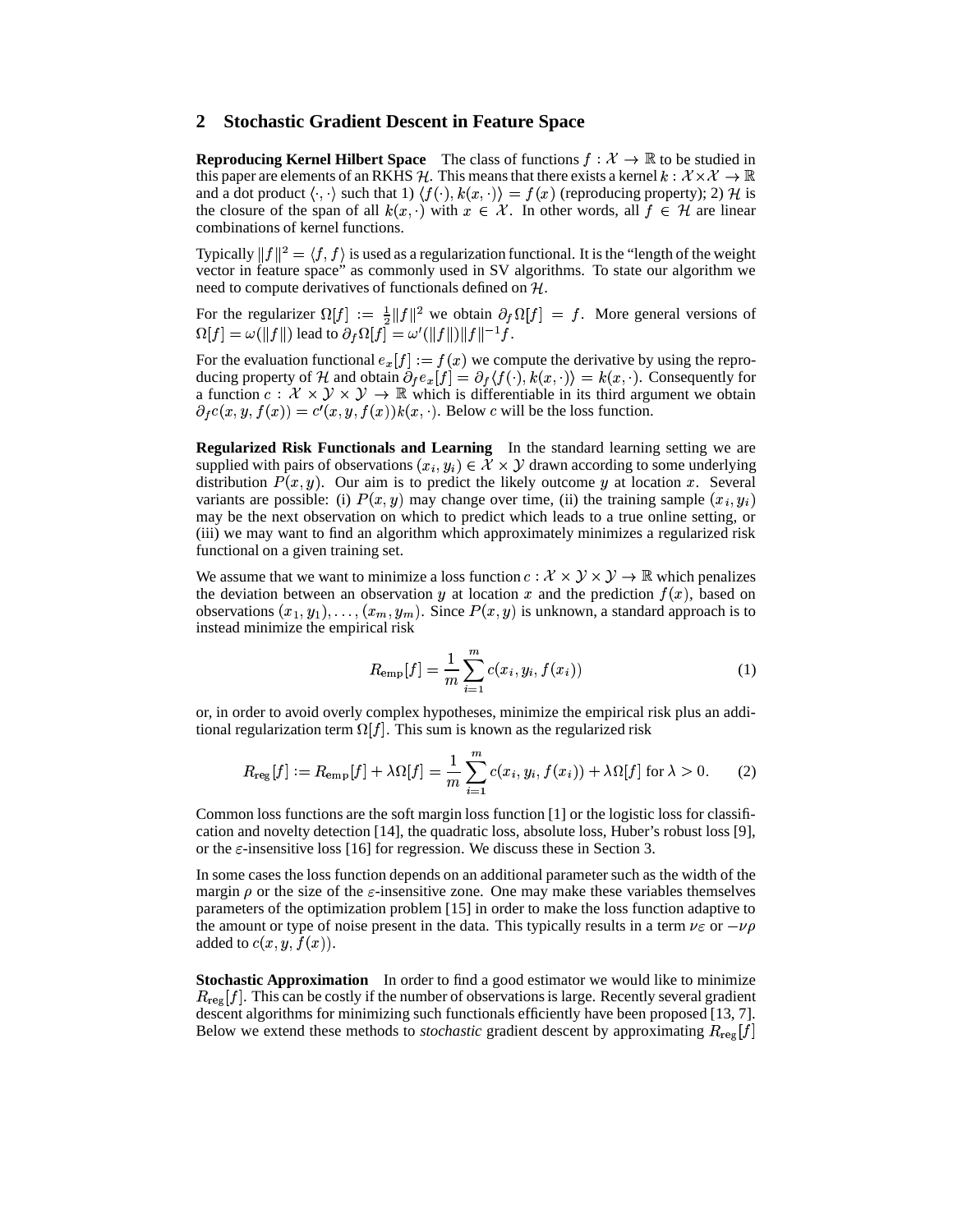$$
R_{\text{stoch}}[f, t] := c(x_t, y_t, f(x_t)) + \lambda \Omega[f] \tag{3}
$$

and then performing gradient descent with respect to  $R_{\rm stoch}[f, t]$ . Here t is either randomly chosen from  $\{1, \ldots m\}$  or it is the new training instance observed at time t. Consequently the gradient of  $R_{\rm stoch}[f, t]$  with respect to f is

$$
\partial_f R_{\text{stoch}}[f, t] = c'(x_t, y_t, f(x_t))k(x_t, \cdot) + \lambda \partial_f \Omega[f] = c'(x_t, y_t, f(x_t))k(x_t, \cdot) + \lambda f. \tag{4}
$$

The last equality holds if  $\Omega[f] = \frac{1}{2} ||f||^2$ . Analogous results hold for general  $\Omega[f] =$  $\omega(\Vert f \Vert)$ . The the update equations are hence straightforward:

$$
f \to f - \Lambda \partial_f R_{\rm stoch}[f, t]. \tag{5}
$$

Here  $\Lambda \in \mathbb{R}^+$  is the learning rate controlling the size of updates undertaken at each iteration. We will return to the issue of adjusting  $(\lambda, \Lambda)$  at a later stage.

**Descent Algorithm** For simplicity, assume that  $\Omega[f] = \frac{1}{2} ||f||^2$ . In this case (5) becomes  $\sqrt{12}$ 

$$
f \rightarrow f - \Lambda \left( c'(x_t, y_t, f(x_t)) k(x_t, \cdot) + \lambda f \right) = (1 - \lambda \Lambda) f - \Lambda c'(x_t, y_t, f(x_t)) k(x_t, \cdot). \tag{6}
$$

While (6) is convenient to use for a theoretical analysis, it is not directly amenable to computation. For this purpose we have to express  $f$  as a kernel expansion

$$
f(x) = \sum_{i} \alpha_i k(x_i, x) \tag{7}
$$

where the  $x_i$  are (previously seen) training patterns. Then (6) becomes

$$
\alpha_t \rightarrow (1 - \lambda \Lambda) \alpha_t - \Lambda c'(x_t, y_t, f(x_t)) \tag{8}
$$

$$
= -\Lambda c'(x_t, y_t, f(x_t)) \qquad \text{for } \alpha_t = 0 \tag{9}
$$

$$
\alpha_i \rightarrow (1 - \lambda \Lambda) \alpha_i \qquad \qquad \text{for } i \neq t. \tag{10}
$$

Eq. (8) means that at each iteration the kernel expansion may grow by one term. Furthermore, the cost for training at each step is not larger than the prediction cost: once we have computed  $f(x_t)$ ,  $\alpha_t$  is obtained by the value of the derivative of c at  $(x_t, y_t, f(x_t))$ .

Instead of updating all coefficients  $\alpha_i$  we may simply cache the power series 1, (1 –  $(\lambda \Lambda), (1-\lambda \Lambda)^2, (1-\lambda \Lambda)^3, \ldots$  and pick suitable terms as needed. This is particularly useful if the derivatives of the loss function c will only assume discrete values, say  $\{-1,0,1\}$  as is the case when using the soft-margin type loss functions (see Section 3).

**Truncation** The problem with (8) and (10) is that without any further measures, the number of basis functions  $\eta$  will grow without bound. This is not desirable since  $\eta$  determines the amount of computation needed for prediction. The regularization term helps us here. At each iteration the coefficients  $\alpha_i$  with  $i \neq t$  are shrunk by  $(1 - \lambda \Lambda)$ . Thus after  $\tau$  iterations the coefficient  $\alpha_i$  will be reduced to  $(1 - \lambda \Lambda)^\tau \alpha_i$ . Hence:

**Proposition 1 (Truncation Error)** For a loss function  $c(x, y, f(x))$  with its first derivative bounded by  $C$  and a kernel  $k$  with bounded norm  $\| k(x, \cdot) \| \leq X$ , the truncation error *in* f incurred by dropping terms  $\alpha_i$  from the kernel expansion of f after  $\tau$  update steps is bounded by  $\Lambda(1-\lambda\Lambda)^{\tau}CX.$  Furthermore, the total truncation error by dropping all terms *which are at least*  $\tau$  *steps old is bounded by* 

$$
||f - f_{\text{trunc}}|| \le \sum_{i=1}^{t-\tau} \Lambda (1 - \lambda \Lambda)^{t-i} C X < \lambda^{-1} (1 - \lambda \Lambda)^{\tau} C X
$$
 (11)

by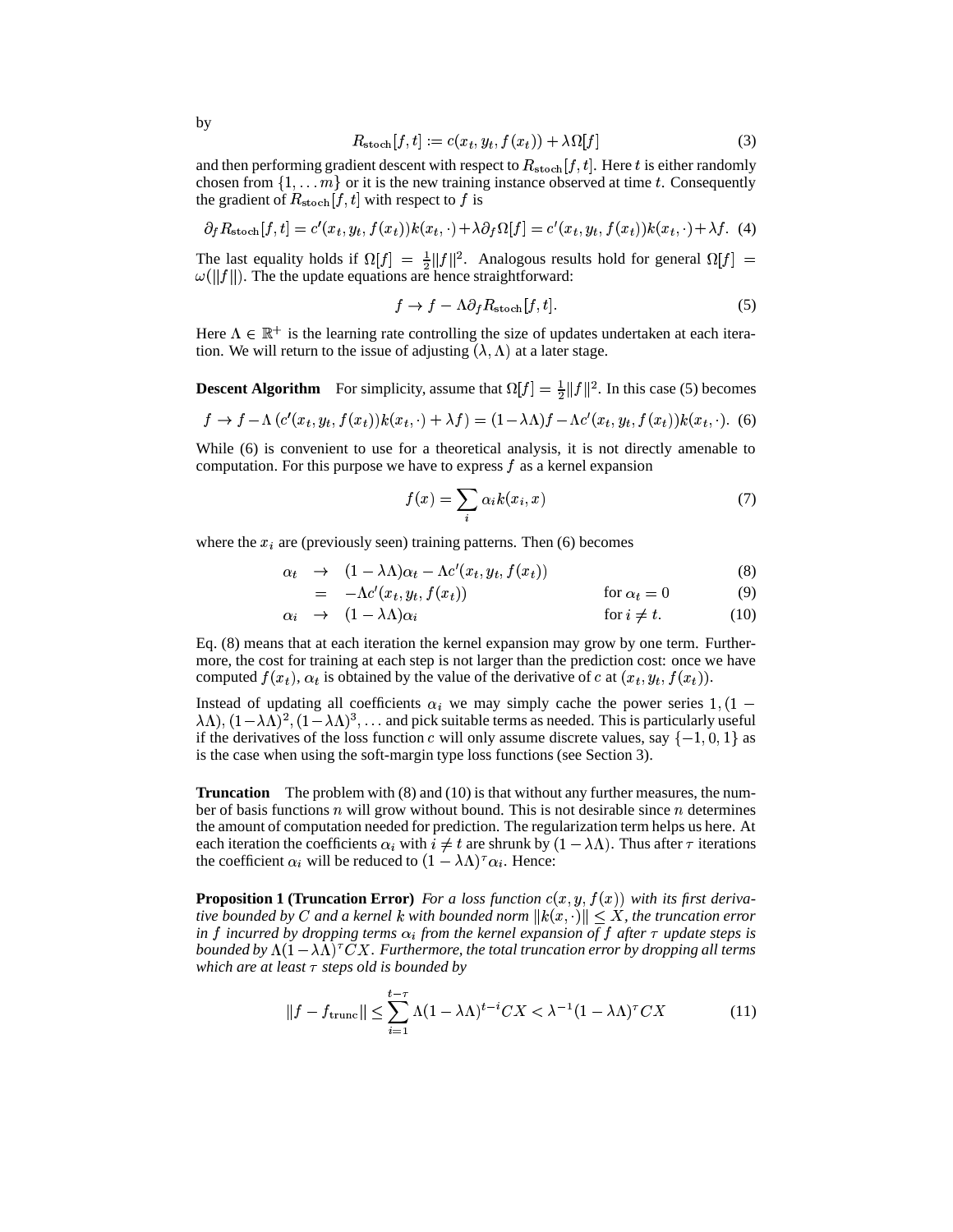Here  $f_{\text{trunc}} = \sum_{i=t-\tau+1}^{t} \alpha_i k(x_i, \cdot)$ . Ob  $ik(x_i, \cdot)$ . Obviously the approximation quality increases exponentially with the number of terms retained.

The regularization parameter  $\lambda$  can thus be used to control the storage requirements for the expansion. In addition, it naturally allows for distributions  $P(x,y)$  that change over time in which cases it is desirable to *forget* instances  $(x<sub>i</sub>, y<sub>i</sub>)$  that are much older than the average time scale of the distribution change [11].

## **3 Applications**

We now proceed to applications of  $(8)$  and  $(10)$  to specific learning situations. We utilize the standard addition of the constant offset b to the function expansion, i.e.  $g(x) = f(x) + b$ where  $f \in \mathcal{H}$  and  $b \in \mathbb{R}$ . Hence we also update b into  $b - \Lambda \partial_b R_{\rm stoch}[g]$ .

**Classification** A typical loss function in SVMs is the **soft margin**, given by  $c(x, y, g(x)) = \max(0, 1 - yg(x))$ . In this situation the update equations become

$$
(\alpha_i, \alpha_t, b) \rightarrow \begin{cases} ((1 - \Lambda \lambda)\alpha_i, y_i \Lambda, b + \Lambda y_i) & \text{if } y g(x_t) < 1 \\ ((1 - \Lambda \lambda)\alpha_i, 0, b) & \text{otherwise.} \end{cases}
$$
(12)

In **classification with the**  $\nu$ -trick we avoid having to fix the margin  $\rho$  by treating it as a variable [15]. The value of  $\rho$  is found automatically by using the loss function

$$
c(x, y, g(x)) = \max(0, \rho - yg(x)) - \nu \rho \tag{13}
$$

where  $0 \le \nu \le 1$  is another parameter. Since  $\nu$  has a much clearer intuitive meaning than  $\rho$ , it is easier to tune. On the other hand, one can show [15] that the specific choice of  $\lambda$ has no influence on the estimate in  $\nu$ -SV classification. Therefore we may set  $\lambda = 1$  and obtain

$$
(\alpha_i, \alpha_t, b, \rho) \rightarrow \begin{cases} ((1 - \Lambda)\alpha_i, y_i\Lambda, b + \Lambda y_i, \rho + \Lambda(1 - \nu)) & \text{if } yg(x_t) < \rho \\ ((1 - \Lambda)\alpha_i, 0, b, \rho - \Lambda\nu) & \text{otherwise.} \end{cases}
$$
(14)

Finally, if we choose the **hinge-loss**,  $c(x, y, g(x)) = \max(0, -yg(x)),$ 

$$
(\alpha_i, \alpha_t, b) \rightarrow \begin{cases} ((1 - \Lambda \lambda) \alpha_i, y_i \Lambda, b + \Lambda y_i) & \text{if } y g(x_t) < 0 \\ ((1 - \Lambda \lambda) \alpha_i, 0, b) & \text{otherwise.} \end{cases}
$$
(15)

Setting  $\lambda = 0$  recovers the kernel-perceptron algorithm. For nonzero  $\lambda$  we obtain the kernel-perceptron with regularization.

**Novelty Detection** The results for novelty detection [14] are similar in spirit. The  $\nu$ **setting** is most useful here particularly where the estimator acts as a warning device (e.g. network intrusion detection) and we would like to specify an upper limit on the frequency of alerts  $f(x) < \rho$ . The relevant loss function is  $c(x, y, f(x)) = \max(0, \rho - f(x)) - \nu \rho$ and usually [14] one uses  $f \in \mathcal{H}$  rather than  $f + b$  where  $b \in \mathbb{R}$  in order to avoid trivial solutions. The update equations are

$$
(\alpha_i, \alpha_t, \rho) \rightarrow \begin{cases} ((1 - \Lambda)\alpha_i, \Lambda, \rho + \Lambda(1 - \nu)) & \text{if } f(x_t) < \rho \\ ((1 - \Lambda)\alpha_i, 0, \rho - \Lambda\nu) & \text{otherwise.} \end{cases}
$$
(16)

Considering the update of  $\rho$  we can see that on average only a fraction of  $\nu$  observations will be considered for updates. Thus we only have to store a small fraction of the  $x_i$ .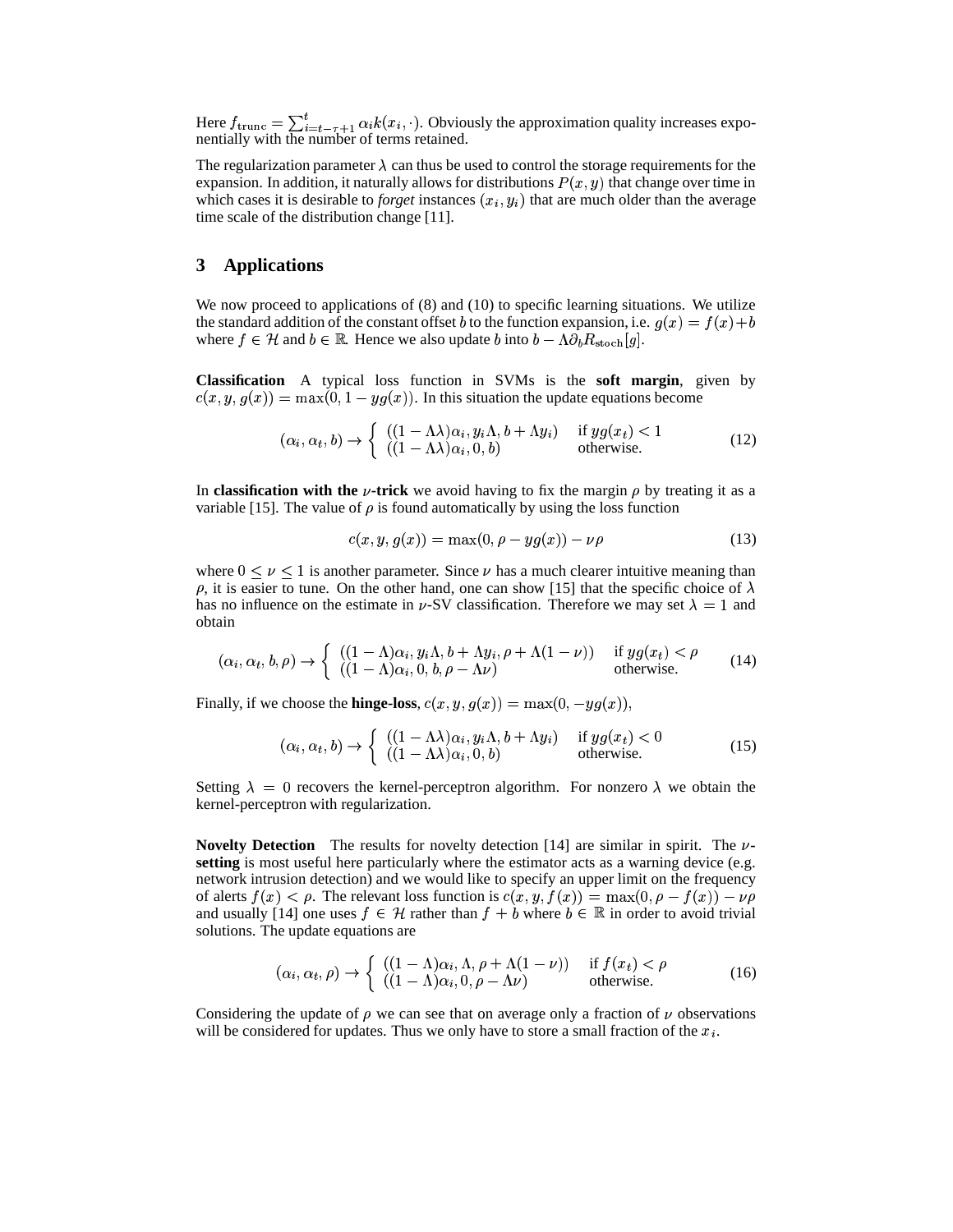**Regression** We consider the following four settings: squared loss, the  $\varepsilon$ -insensitive loss using the  $\nu$ -trick, Huber's robust loss function, and trimmed mean estimators. For convenience we will only use estimates  $f \in \mathcal{H}$  rather than  $g = f + b$  where  $b \in \mathbb{R}$ . The extension to the latter case is straightforward. We begin with **squared loss** where  $c$  is given by  $c(x, y, f(x)) = \frac{1}{2}(y - f(x))^2$ . Consequently the update equation is

$$
(\alpha_i, \alpha_t) \to ((1 - \lambda \Lambda)\alpha_i, \Lambda(y_t - f(x_t))). \tag{17}
$$

This means that we have to store *every* observation we make, or more precisely, the prediction error we made on the observation. The  $\varepsilon$ -insensitive loss  $c(x, y, f(x)) =$  $\max(0, |y - f(x)| - \varepsilon)$  avoids this problem but introduces a new parameter in turn the width of the insensitivity zone  $\varepsilon$ . By making  $\varepsilon$  a variable of the optimization problem we have  $c(x, y, f(x)) = \max(0, |y - f(x)| - \varepsilon) + \nu \varepsilon$ . The update equations now have to be stated in terms of  $\alpha_i, \alpha_t$ , and  $\varepsilon$  which is allowed to change during the optimization process. This leads to

$$
(\alpha_i, \alpha_t, \varepsilon) \to \begin{cases} ((1 - \lambda \Lambda)\alpha_i, \Lambda \operatorname{sgn}(y_t - f(x_t)), \varepsilon + (1 - \nu)\Lambda) & \text{if } |y_t - f(x_t)| > \varepsilon \\ ((1 - \lambda \Lambda)\alpha_i, 0, \varepsilon - \Lambda \nu) & \text{otherwise.} \end{cases}
$$
(18)

This means that every time the prediction error exceeds  $\varepsilon$ , we increase the insensitivity zone by  $\Lambda \nu$ . Likewise, if it is smaller than  $\varepsilon$ , the insensitive zone is decreased by  $\Lambda (1-\nu)$ . Next let us analyze the case of regression with **Huber's robust loss**. The loss is given by

$$
c(x, y, f(x)) = \begin{cases} |y - f(x)| - \frac{1}{2}\sigma & \text{if } |y - f(x)| \ge \sigma \\ \frac{1}{2\sigma}(y - f(x))^2 & \text{otherwise.} \end{cases}
$$
(19)

As before we obtain update equations by computing the derivative of c with respect to  $f(x)$ .

$$
(\alpha_i, \alpha_t) \rightarrow \begin{cases} ((1 - \Lambda)\alpha_i, \Lambda \operatorname{sgn}(y_t - f(x_t))) & \text{if } |y_t - f(x_t)| > \sigma \\ ((1 - \Lambda)\alpha_i, \sigma^{-1}(y_t - f(x_t))) & \text{otherwise.} \end{cases}
$$
(20)

Comparing (20) with (18) leads to the question whether  $\sigma$  might not also be **adjusted adaptively**. This is a desirable goal since we may not know the amount of noise present in the data. While the  $\nu$ -setting allowed us to form such adaptive estimators for batch learning with the  $\varepsilon$ -insensitive loss, this goal has proven elusive for other estimators in the standard batch setting. In the online situation, however, such an extension is quite natural (see also [4]). All we need to do is make  $\sigma$  a variable of the optimization problem and set

$$
(\alpha_i, \alpha_t, \sigma) \rightarrow \begin{cases} ((1 - \Lambda)\alpha_i, \Lambda \operatorname{sgn}(y_t - f(x_t)), \sigma + \Lambda(1 - \nu)) & \text{if } |y_t - f(x_t)| > \sigma \\ ((1 - \Lambda)\alpha_i, \sigma^{-1}(y_t - f(x_t)), \sigma - \Lambda \nu) & \text{otherwise.} \end{cases}
$$
(21)

## **4 Theoretical Analysis**

Consider now the classification problem with the soft margin loss  $c(x, y, f(x)) =$  $max(0, \rho - yf(x))$ ; here  $\rho$  is a fixed margin parameter. Let  $f_t$  denote the hypothesis of the online algorithm after seeing the first  $t-1$  observations. Thus, at time t, the algorithm receives an input  $x_t$ , makes its prediction  $f_t(x_t)$ , receives the correct outcome  $y_t$ , and updates its hypothesis into  $f_{t+1}$  according to (5). We now wish to bound the cumulative risk  $\frac{m}{t-1}R_{\text{stoch}}[f_t, t]$ . The motivation for such bounds is roughly as follows. Assume there is some fixed distribution P from which the examples  $(x_t, y_t)$  are drawn, and define

$$
R_{\rm P}[f] := E_{(x,y)\sim P}[c(x,y,f(x))] + \lambda \Omega[f] .
$$

Then it would be desirable for the online hypothesis  $f_t$  to converge towards  $f_*$  = arg min<sub>f</sub>  $R_P[f]$ . If we can show that the cumulative risk is asymptotically  $mR_{\rm stoch}[f^*,t]$  +  $o(m)$ , we see that at least in some sense  $f_t$  does converge to  $f_*$ .

Hence, as a first step in our convergence analysis, we obtain an upper bound for the cumulative risk. In all the bounds of this section we assume  $\Omega(f) = \frac{1}{2} ||f||^2$ .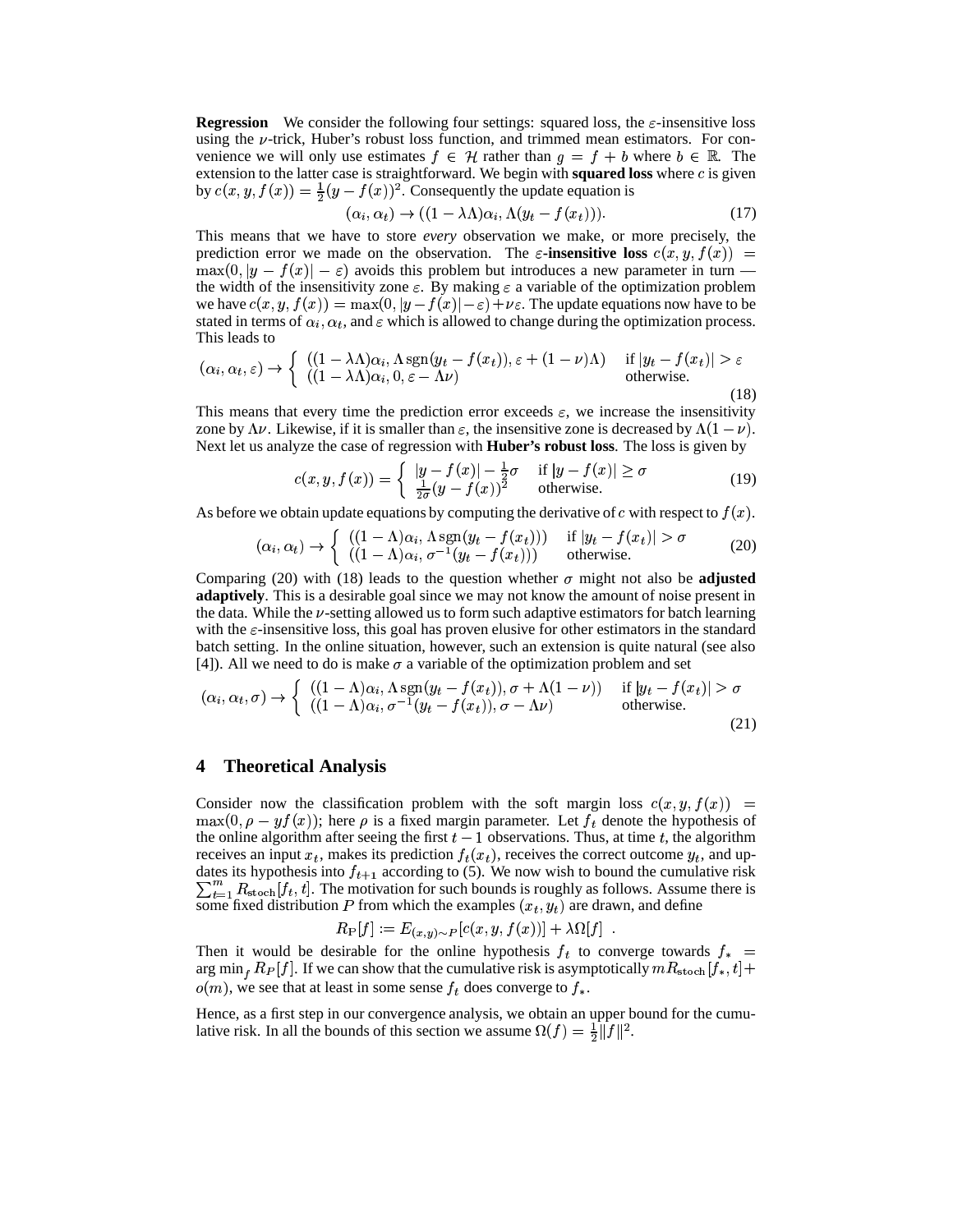**Theorem 1** Let  $((x_t, y_t))_{t=1}^m$  be an example sequence such that  $k(x_t, x_t) \leq X^2$  for all t. Fix  $B > 0$ , and choose the learning rate  $\Lambda = B/(Xm^{1/2})$ . Then for any g such that  $||g|| < B$  we have

$$
\sum_{t=1}^{m} R_{\text{stoch}}[f_t, t] \le \sum_{t=1}^{m} R_{\text{stoch}}[g, t] + BXm^{1/2} + O(1) \tag{22}
$$

Notice that the bound does not depend on any probabilistic assumptions. If the example sequence is such that some fixed predictor  $q$  has a small cumulative risk, then the cumulative risk of the online algorithm will also be small. There is a slight catch here in that the learning rate  $\Lambda$  must be chosen a priori, and the optimal setting depends on  $m$ . The longer the sequence of examples, the smaller learning rate we want. We can avoid this by using a learning rate that starts from a fairly large value and decreases as learning progresses. This leads to a bound similar to Theorem 1 but with somewhat worse constant coefficients.

**Theorem 2** Let  $((x_t, y_t))_{t=1}^m$  be an example sequence such that  $k(x_t, x_t) \leq X^2$  for all t. Fix  $B > 0$ , and use at update t the learning rate  $\Lambda_t = 1/(3\lambda t^{1/2})$ . Then for any g such *that*  $||g|| \leq B$  we have

$$
\sum_{t=1}^{m} R_{\text{stoch}}[f_t, t] \le \sum_{t=1}^{m} R_{\text{stoch}}[g, t] + 2\lambda (B + X/\lambda)^2 m^{1/2} + O(1) \tag{23}
$$

Let us now consider the implications of Theorem 2 to a situation in which we assume that the examples  $(x_t, y_t)$  are i.i.d. according to some fixed distribution P.

**Theorem 3** Let P be a distribution over  $\mathcal{X} \times \mathcal{Y}$ , such that  $k(x,x) \leq X^2$  holds with probability 1 for  $(x, y) \sim P$ . Let  $\hat{f}_m = (1/m) \sum_{t=1}^{m-1} f_t$  where  $f_t$  is the t-th online hypothesis based on an example sequence  $((x_t, y_t))_{t=1}^m$  that is drawn i.i.d. according to P. Fix  $B > 0$ , and use at update t the learning rate  $\Lambda_t = 1/(3\lambda t^{1/2})$ . Then for any g such *that*  $||g|| \leq B$  *we have* 

$$
E[R_{\rm P}[\hat{f}_m]] \le R_{\rm P}[g] + 2\lambda (B + X/\lambda)^2 m^{-1/2} + O(m^{-1}) \tag{24}
$$

If we know in advance how many examples we are going to draw, we can use a fixed learning rate as in Theorem 1 and obtain somewhat better constants.

## **5 Experiments and Discussion**

In our experiments we studied the performance of online  $\nu$ -SVM algorithms in various settings. They always yielded competitive performance. Due to space constraints we only report the findings in novelty detection as given in Figure 1 (where the training algorithm was fed the patterns sans class labels).

Already after one pass through the USPS database (5000 training patterns, 2000 test patterns, each of them of size  $16 \times 16$  pixels), which took in MATLAB less than 15s on a 433MHz Celeron, the results can be used for weeding out badly written digits. The  $\nu$ setting was used (with  $\nu = 0.01$ ) to allow for a fixed fraction of detected "outliers." Based on the theoretical analysis of Section 4 we used a decreasing learning rate with  $\lambda \propto t^{-\frac{1}{2}}$ .

**Conclusion** We have presented a range of simple online kernel-based algorithms for a variety of standard machine learning tasks. The algorithms have constant memory requirements and are computationally cheap at each update step. They allow the ready application of powerful kernel based methods such as novelty detection to online and time-varying problems.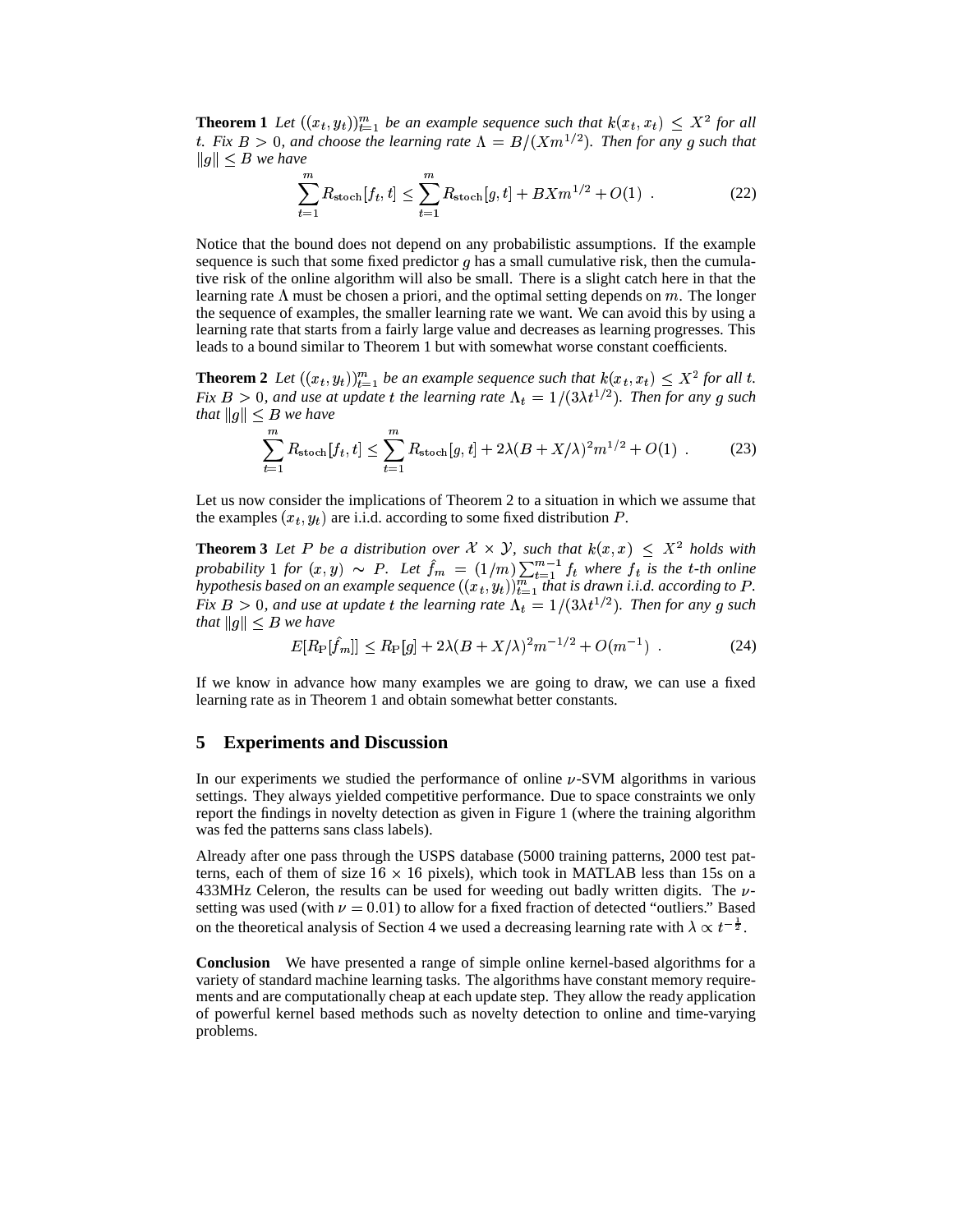

Figure 1: Online novelty detection on the USPS dataset with  $\nu = 0.01$ .

**Acknowledgments** A.S. was supported by the DFG under grant Sm 62/1-1, J.K. & R.C.W. were supported by the ARC. The authors thank Paul Wankadia for help with the implementation.

#### **References**

- [1] K. P. Bennett and O. L. Mangasarian. Robust linear programming discrimination of two linearly inseparable sets. *Optimization Methods and Software*, 1:23–34, 1992.
- [2] G. Cauwenberghs and T. Poggio. Incremental and decremental support vector machine learning. In T. K. Leen, T. G. Dietterich, and V. Tresp, editors, *Advances in Neural Information Processing Systems 13*, pages 409–415. MIT Press, 2001.
- [3] L. Csató and M. Opper. Sparse representation for gaussian process models. In T. K. Leen, T. G. Dietterich, and V. Tresp, editors, *Advances in Neural Information Processing Systems 13*, pages 444–450. MIT Press, 2001.
- [4] J. Friedman, T. Hastie, and R. Tibshirani. Additive logistic regression: a statistical view of boosting. Technical report, Stanford University, Dept. of Statistics, 1998.
- [5] C. Gentile. A new approximate maximal margin classification algorithm. In T. K. Leen, T. G. Dietterich, and V. Tresp, editors, *Advances in Neural Information Processing Systems 13*, pages 500–506. MIT Press, 2001.
- [6] T. Graepel, R. Herbrich, and R. C. Williamson. From margin to sparsity. In T. K. Leen, T. G. Dietterich, and V. Tresp, editors, *Advances in Neural Information Processing Systems 13*, pages 210–216. MIT Press, 2001.
- [7] Y. Guo, P. Bartlett, A. Smola, and R. C. Williamson. Norm-based regularization of boosting. Submitted to *Journal of Machine Learning Research*, 2001.
- [8] M. Herbster. Learning additive models online with fast evaluating kernels. In *Proc. 14th Annual Conference on Computational Learning Theory (COLT)*, pages 444–460. Springer, 2001.
- [9] P. J. Huber. Robust statistics: a review. *Annals of Statistics*, 43:1041, 1972.